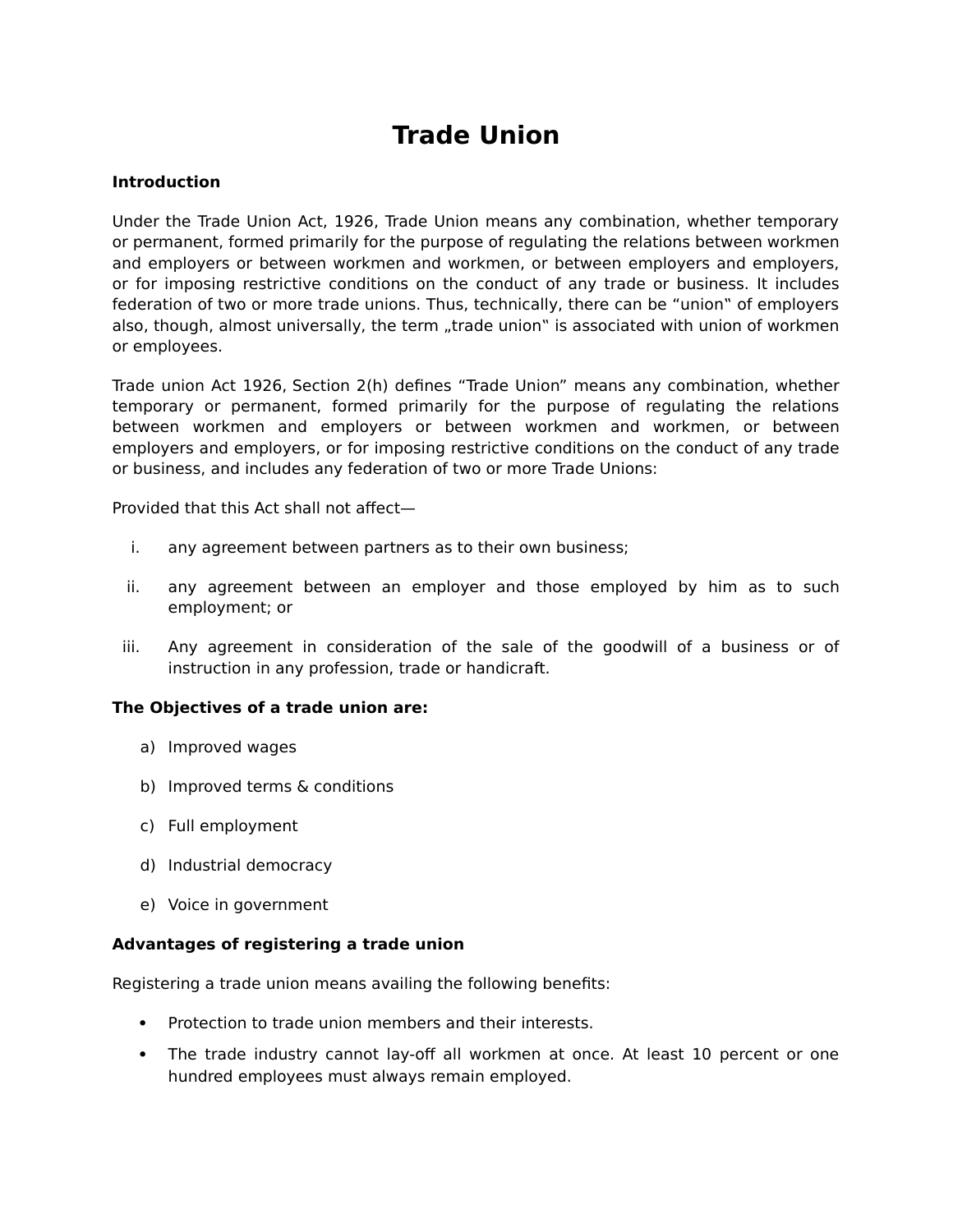- Registered trade unions are immune to civil and criminal liability. This immunity applies to any acts that further the union objectives.
- Illegal actions are exempt from punishment. One example is a work strike. The only condition is that it should be in furtherance of objectives.

## **Appointment of Registrars**

According to section 3 of the Act, the appropriate government shall appoint a person to be the Registrar of Trade Unions for each state, and the appropriate government shall also appoint as many additional registrars as it may deem fit to carry out the purposes of the Act.

### **Mode of Registration**

According to section 4 of the Act, any seven or more members of a Trade Union in accordance with the provisions of the Act may make an application apply for registration of the trade union. There are two conditions subsequent to the same, firstly no trade union of workmen shall be registered unless at least 10% or 100 of the workmen, whichever is less engaged in the employment of the establishment are its members on the date of making of its application and secondly no trade union shall be registered unless on the date of making of application, minimum seven of its members who are workmen are employed in the establishment or industry.

Also, such application shall not be deemed to be invalid merely on the ground that at any time after the date of the application, but before the registration of the trade union some of the members but not exceeding half of the total number of persons who made the application has ceased to be members.

## **Application for registration**

According to section 5 of the Act, every application for the registration of the trade union shall be made to the Registrar and shall be accompanied by a copy of the rules of the Trade Union and a statement of the following particulars namely-

- 1. The names, occupations and addresses of the members making the application;
- 2. The name of the trade union and the address of its head office, and
- 3. The titles, names, ages, addresses and occupations of the office- bearers of the trade union.

Where a trade union has been into existence for more than a year, then a copy of the assets and liabilities shall also be submitted along with the application for registration.

#### **Provisions to be contained in the rules of a Trade Union**

According to section 6 of the Act, a Trade Union shall not be entitled to registration under the Act unless the executive committee has been established in accordance with the provisions of the Act and the rules provide for the following-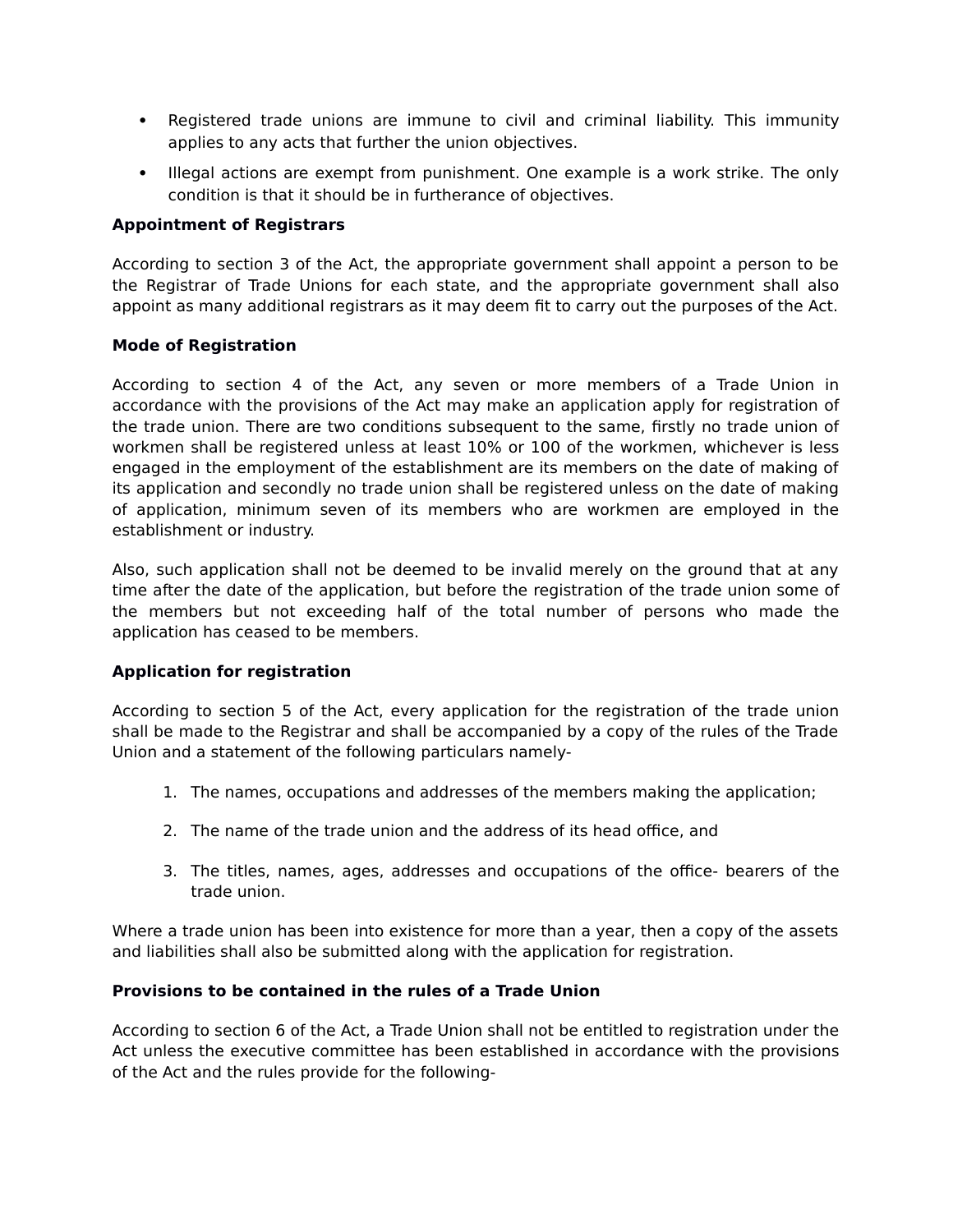- i. The name of the trade union;
- ii. The whole of the objects for which the trade union has been established;
- iii. The whole of the purposes for which the general funds of the trade union shall be applicable;
- iv. The maintenance of a list of the members of the trade union;
- v. The admission of ordinary members who shall be persons actually engaged or employed in an industry with which the trade union is connected;
- vi. The conditions under which any member shall be entitled to any benefit assured by the rules and under which any fine or forfeiture may be imposed on the members;
- vii. The manner in which the rules shall be amended, varied or rescinded;
- viii. The manner in which the members of the executive and the other office bearers of the Trade Union shall be elected and removed;
- ix. The safe custody of the funds of the trade union, an annual audit, in such manner, as may be prescribed, of the accounts thereof, and adequate facilities for the inspection of the account books by the office bearers and members of the trade union, and;
- x. The manner in which the trade union may be dissolved.

## **Registration**

According to section 8 of the Act, if the registrar thinks that the trade union has complied with all the provisions of the Act, it shall register the Trade Union by entering in a register all the particulars in accordance with the provisions of the Act.

#### **Certificate of registration**

According to section 9 of the Act, the registrar shall issue a certificate of registration to the trade union after registration under section 8 which shall be conclusive proof that a trade union has been duly registered.

#### **Cancellation of registration**

According to section 10 of the Act, a certificate of registration of a trade union may be cancelled or withdrawn or an application of the trade union to be verified in such manner as may be prescribed; where the registrar is satisfied that the certificate has been obtained by fraud or mistake or the trade union has ceased to exist or has willfully and other notice from the registrar contravened any provisions of the Act and if the registrar is satisfied that a registered trade union ceases to have requisite number of members.

#### **Registered office**

According to section 12 of the Act, all communications shall be made on the registered office of the trade union

#### **Incorporation of registered trade union**

According to section 13 of the Act, every registered trade union shall be a body corporate having a common seal and perpetual succession with power to acquire and hold movable and immovable property and shall by the said name sue and be sued.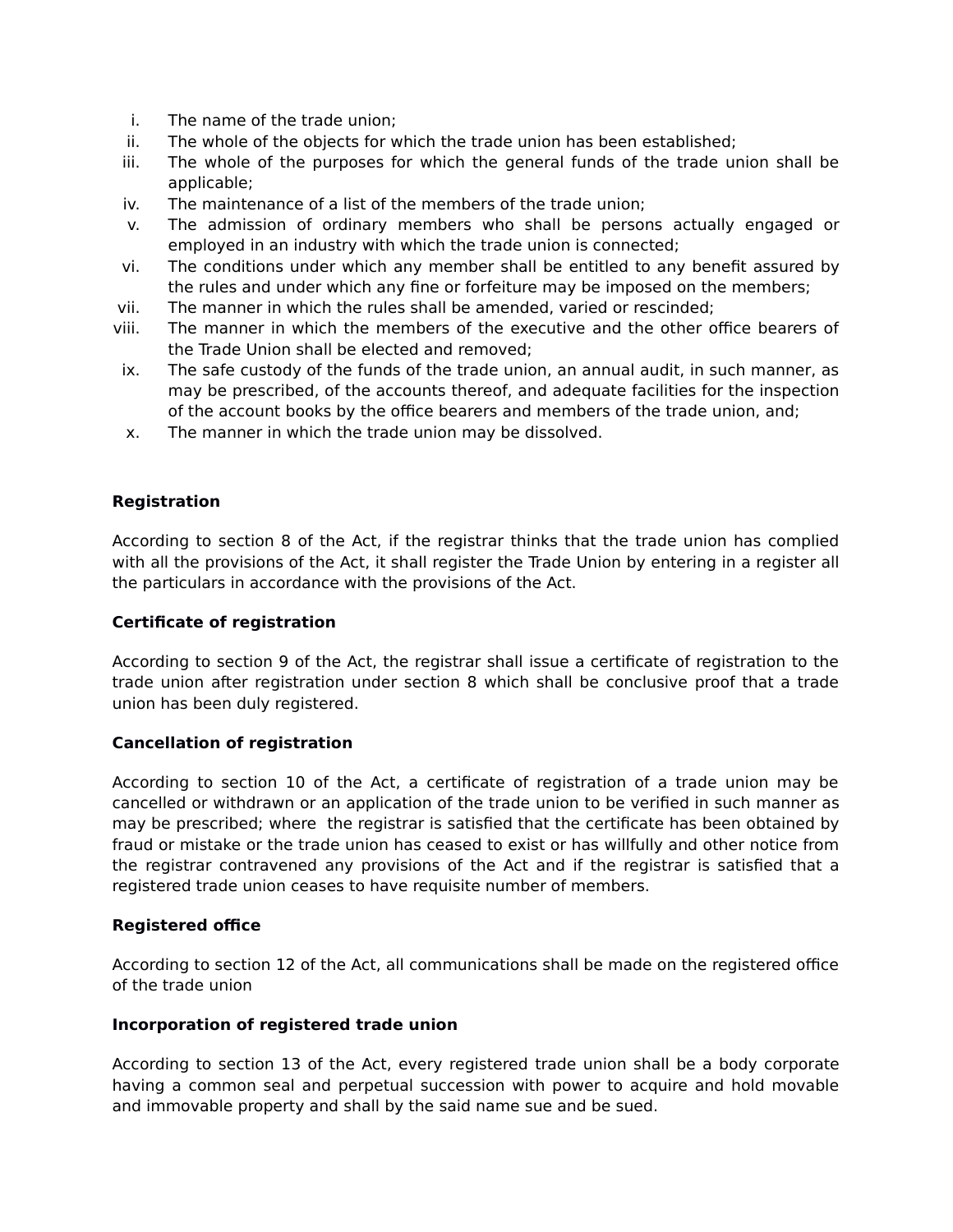## **Procedure for Registration of Trade Union**

- 1. Any group of seven or more persons can form a Trade Union.
- 2. No Trade Union of the workmen shall be registered unless at least 10% or 100, whichever is less, persons engaged or employed in the Establishment or industry with which it is connected are the members of such trade union on the date of making of application for registration.
- 3. A registered Trade Union of workmen shall at all times continue to have not less than ten per cent, or one hundred of the workmen, whichever is less, subject to a minimum of seven, engaged or employed in an establishment or industry with which it is connected, as its members.
- 4. The minimum age limit for membership of a Trade Union is 18 years unless the rules of a particular trade union provide for higher age limit.
- 5. For being an office bearer the person has to be above 18 years of age.
- 6. Every application for registration of a Trade union shall be made in (Form A) appended to the Trade Unions Act 1926 before the Registrar of Trade Unions and shall be accompanied by a copy of Rules of the trade union and a statement giving following particulars.
	- a) Names, occupations and address of the members making application.
	- b) The name of the Trade union and the address of its lead Office.
	- c) The titles, names, ages addresses and occupations of the (office bearers) of the trade union as per format given in Form A appended to the Trade Unions Act 1926.

In addition, the following documents are required to be submitted along with the application form:-

- Photocopy of Minutes Book
- Photocopy of Membership Forms
- Photocopy of Membership Register
- Specimen of Cash Receipt
- Specimen of Cash Expenditure Voucher
- Photocopy of Cash Book
- Two Copies of constitution incorporating all items as prescribed in (Scheduled II) of the Trade Unions Act, 1926 (Annexure A)
- Photocopy of Service/Employment Proof of all members of union
- Affidavit from General Secretary of Union in prescribed format ( Annexure –B)
- N.O.C. from the owner for Union office.